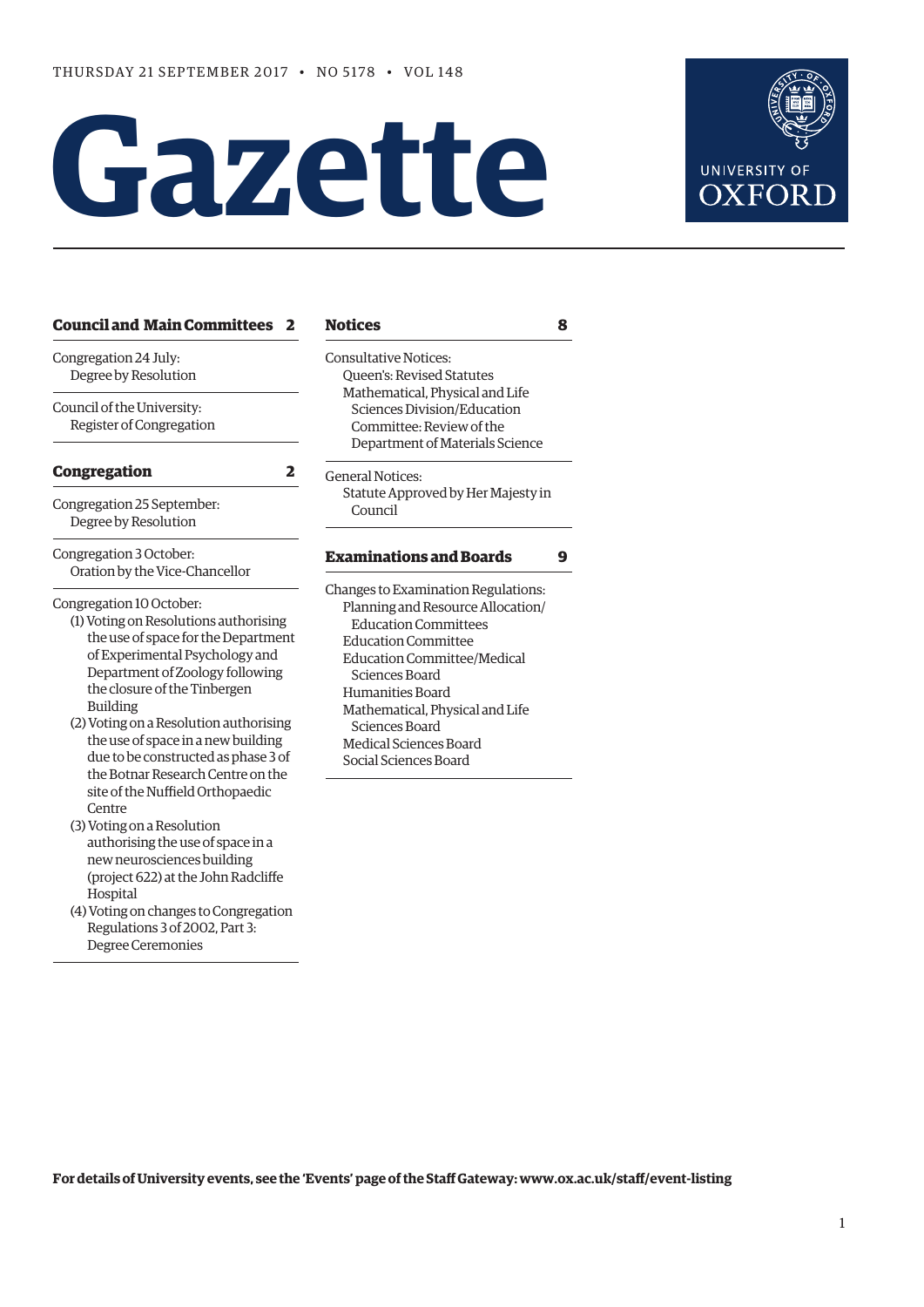# <span id="page-1-0"></span>Council and Main **Committees**

# Congregation

| Congregation |  |
|--------------|--|
|              |  |

**Congregation** 24 July

**Degree by Resolution**

*This content has been removed as it contains personal information protected under the Data Protection Act.*

#### **Council of the University**

#### **Register of Congregation**

The Vice-Chancellor reports that the following names have been added to the Register of Congregation:

Adebanwi, A N, St Antony's Baldwin, JC, Brasenose Bharat, T, Sir William Dunn School of Pathology Bradley, R A, Merton Cifuentes Gutierrez, B L, NDORMS Dahlin, K B, Worcester D'Angiolella, V, Oxford Institute for Radiation Oncology Danvers, J J, New College de Baca, M, Worcester Eccles, K E, Pembroke Edmunds, M, Mathematical, Physical and Life Sciences Divisional Office Finn, J E, Saïd Business School Galpin, T J, Saïd Business School George, A F, Wolfson Gerry, C J, St Antony's Gill, M J, St Edmund Hall Gilroy, N R, Bodleian Libraries Glogowska, M, St Hilda's Glover, M, Planning and Resource Allocation Section Graves, L, Green Templeton Hadley, M J, IT Services Hamers, R L, Centre for Tropical Medicine and Global Health Hawes, N A, Pembroke Ingram, A, Faculty of History Kirby, NNP, Brasenose Kong, C T A, Big Data Institute

Kovrizhin, D, Rudolf Peierls Centre for Theoretical Physics Lamb, E R, St Edmund Hall Lambiotte, R, Somerville LaPorte, J M, Lincoln Leek, J, IT Services Livsey, T R, Faculty of History Maylor, H R, Saïd Business School Morrison, A S, New College Nevin, V C, Big Data Institute Nichols, T E P, Big Data Institute Niyazioglu Djagalov, A, Exeter Parameswaran, S A, Hertford Passini, E, Department of Computer Science Paugh, K, Corpus Christi Perkins, R B, Queen's Pitcher, A, Oriel Porter, C, Student Administration Prescott-Couch, A, Lincoln Prince, T M, Magdalen Royall, J A, Somerville Sahner, C C, St Cross St Noble, V, Faculty of Clinical Medicine Schenk, C R, St Hilda's Scott, H J, Lady Margaret Hall Shogry, S T E, Brasenose Silver, L, St Edmund Hall Simonova, N, Exeter Skokowski, P G, St Edmund Hall Southcombe, J, Keble Sullivan de Estrada, K H, St Antony's Tan, H, St Cross Tapmeier, TT, Nuffield Department of Obstetrics and Gynaecology Thomaz, F, Kellogg Williams, BA, Vice-Chancellor's Office Yadgar, Y, St Anne's

# **Divisional and Faculty Boards**

For changes in regulations for examinations see '[Examinations and Boards'](#page-10-0) below.

**Congregation** 25 September

**Degree by Resolution**

*This content has been removed as it contains personal information protected under the Data Protection Act.*



#### **Oration by the Vice-Chancellor**

The Vice-Chancellor will address the House.

¶ The Oration will be given in Convocation House.

#### **Congregation** 10 October

¶ Members of Congregation are reminded that any two members may, not later than **noon on 2 October**, give notice in writing to the Registrar that they wish to oppose or amend any of the resolutions at (1), (2), or (3) or the changes to Congregation Regulations at (4) below (see the note on the conduct of business in Congregation below). If no such notice has been given, and unless Council has declared otherwise or the meeting has been adjourned, the resolutions shall be declared carried, and the meeting may be cancelled.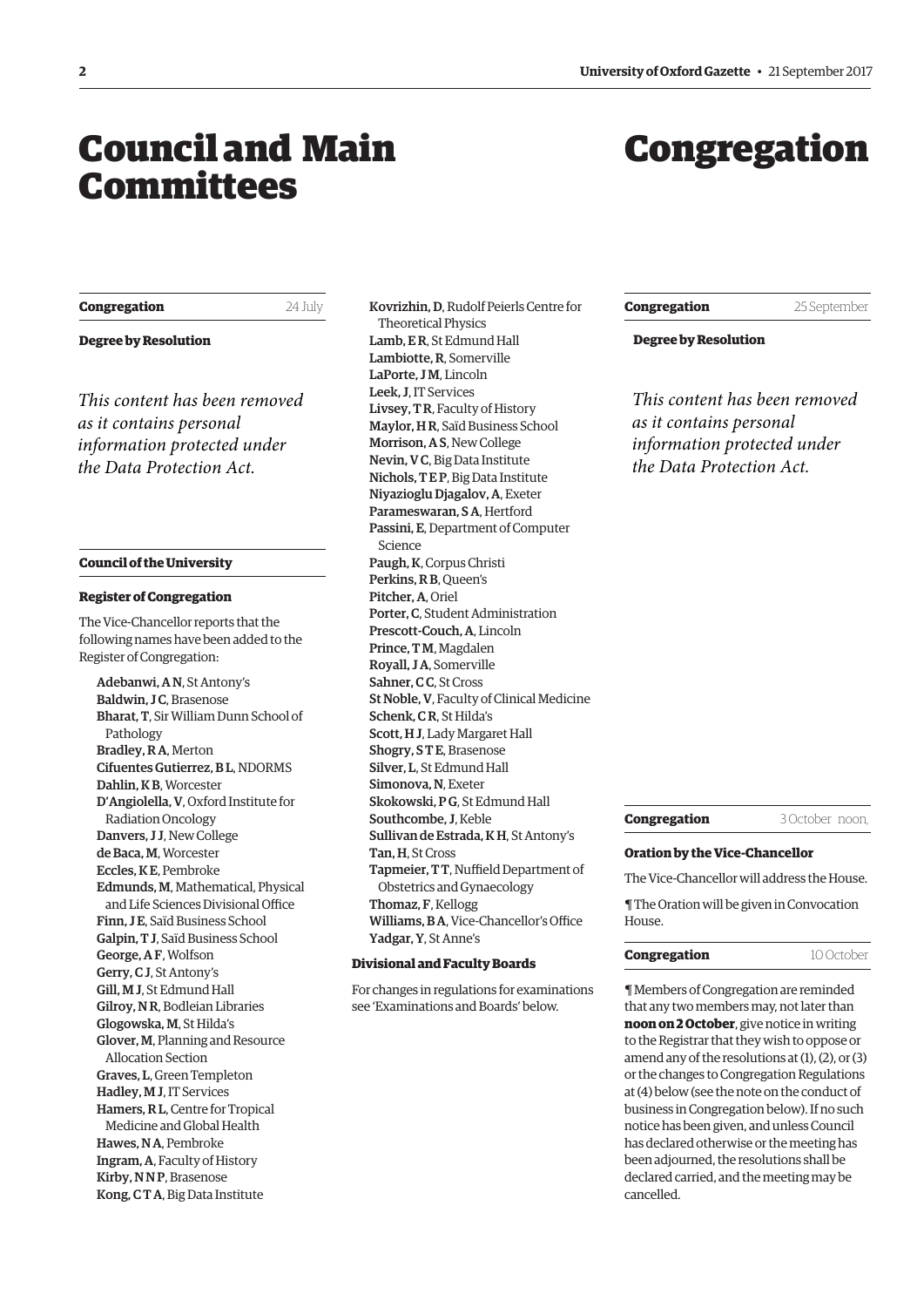# **(1) Voting on Resolutions authorising the use of space for the Department of Experimental Psychology and Department of Zoology following the closure of the Tinbergen Building**

Following the unexpected closure of the Tinbergen Building on 13 February 2017, over 790 staf, doctoral students and associated facilities (including laboratory facilities, testing space, meeting and teaching space, and support space) for the Department of Experimental Psychology and the Department of Zoology required relocation, as well as laboratory teaching facilities occupied by the Department of Biochemistry. Estates Services has worked with the departments to identify space across the University and externally to provide medium-term solutions for the departments until the future of the Tinbergen Building is realised, which could be up to five years.

### DEPARTMENT OF EXPERIMENTAL **PSYCHOLOGY**

#### *(a) New Radclife House*

#### *Explanatory Note*

New Radclife House is located on the Radclife Observatory Quarter (ROQ) and comprises three floors. The ground floor is occupied by the Jericho Health Centre. The first and second floors have been identified for occupation by the Department of Experimental Psychology as decant space for the medium term, which will be adjacent to the proposed Modular Research Building on the ROQ site.

The first floor of New Radcliffe House had historically been occupied by Oxford University Press, and was handed back to Estates Services on 8 June 2017. The Department of Experimental Psychology occupied this space on 26 June 2017. The second floor of New Radcliffe House is currently occupied by the Department of Zoology; on completion of the Zoology Modular Research Building, expected to be by the end of March 2018, this floor will be released to Experimental Psychology. These spaces will provide a total of approximately 2,146 sqm net usable area (NUA) of office

and meeting space for the Department of Experimental Psychology.

#### *Text of Resolutions*

**1** That approximately 1,095 sqm NUA on the second floor of New Radcliffe House (building number 553) be allocated to the Department of Experimental Psychology from the end of March 2018 for a period of five years or until a permanent or alternative solution is found if that is sooner.

**2** That approximately 1,051 sqm NUA on the frst foor of New Radclife House (building number 553) be allocated to the Department of Experimental Psychology from 26 June 2017 for a period of five years or until a permanent or alternative solution is found if that is sooner.

### *(b) Experimental Psycholog Modular Research Building, ROQ*

#### *Explanatory Note*

It is proposed that the Department of Experimental Psychology's modular building is located on Plot K on the Radclife Observatory Quarter (ROQ). The location of the modular build is considered to be the most suitable location for the department, taking into consideration the proximity of the teaching provision at Worcester College and the adjacency of New Radclife House. It will provide approximately 1,900 sqm NUA of office, meeting and testing space. The majority of the department's testing space will be located on the ground floor in sub-sections for the relevant research groups, with there being a Cognitive Neuropsychology Centre, Developmental Science Centre and Cognitive Neuroscience Centre. The first floor will predominantly accommodate a mix of PI offices, shared workspaces and two open-plan testing rooms. It is anticipated that the modular building will be complete by the end of January 2018.

#### *Text of Resolution*

That approximately 1,900 sqm NUA in the proposed Experimental Psychology Modular Research Building on the ROQ site (building number 616) be allocated to the Department of Experimental Psychology from completion of the building, expected

to be by the end of January 2018, for a period of fve years or until a permanent or alternative solution has been found if that is sooner.

#### DEPARTMENT OF ZOOLOGY

# *(a) Zoolog Modular Research Building, University Sports Field*

#### *Explanatory Note*

It is proposed that the Department of Zoology's modular building is located on the University Sports Field. This would be adjacent to the modular teaching building for the BA in Biological Sciences, a shared undergraduate degree between the Departments of Zoology, Plant Sciences, and Biochemistry. The proposed modular building will provide approximately 2,200 sqm NUA of office, meeting and Cat 2-ready laboratory space. The ground floor will comprise laboratories and associated support space, meeting and seminar space, and PI offices. The first floor is dedicated to both open-plan and PI office space.

# *Text of Resolution*

That approximately 2,200 sqm NUA in the proposed Zoology Modular Research Building, on University Sport's field site, (building number 615) be allocated to the Department of Zoology from completion of the building, expected to be by the end of March 2018, for a period of fve years or until a permanent or alternative solution has been found if that is sooner.

#### *(b) Modular Teaching Building, University Sports Field*

#### *Explanatory Note*

It is proposed that the laboratory teaching for the Biochemistry and Biological Sciences undergraduate course will be accommodated in a modular building on the University Sports Field, alongside the Department of Zoology's research modular building. This will provide approximately 1,376 sqm NUA across two large identically sized teaching laboratories. Due to departmental teaching preferences one will accommodate 112 people and the other 124 people. The building provides shared prep facilities including a glass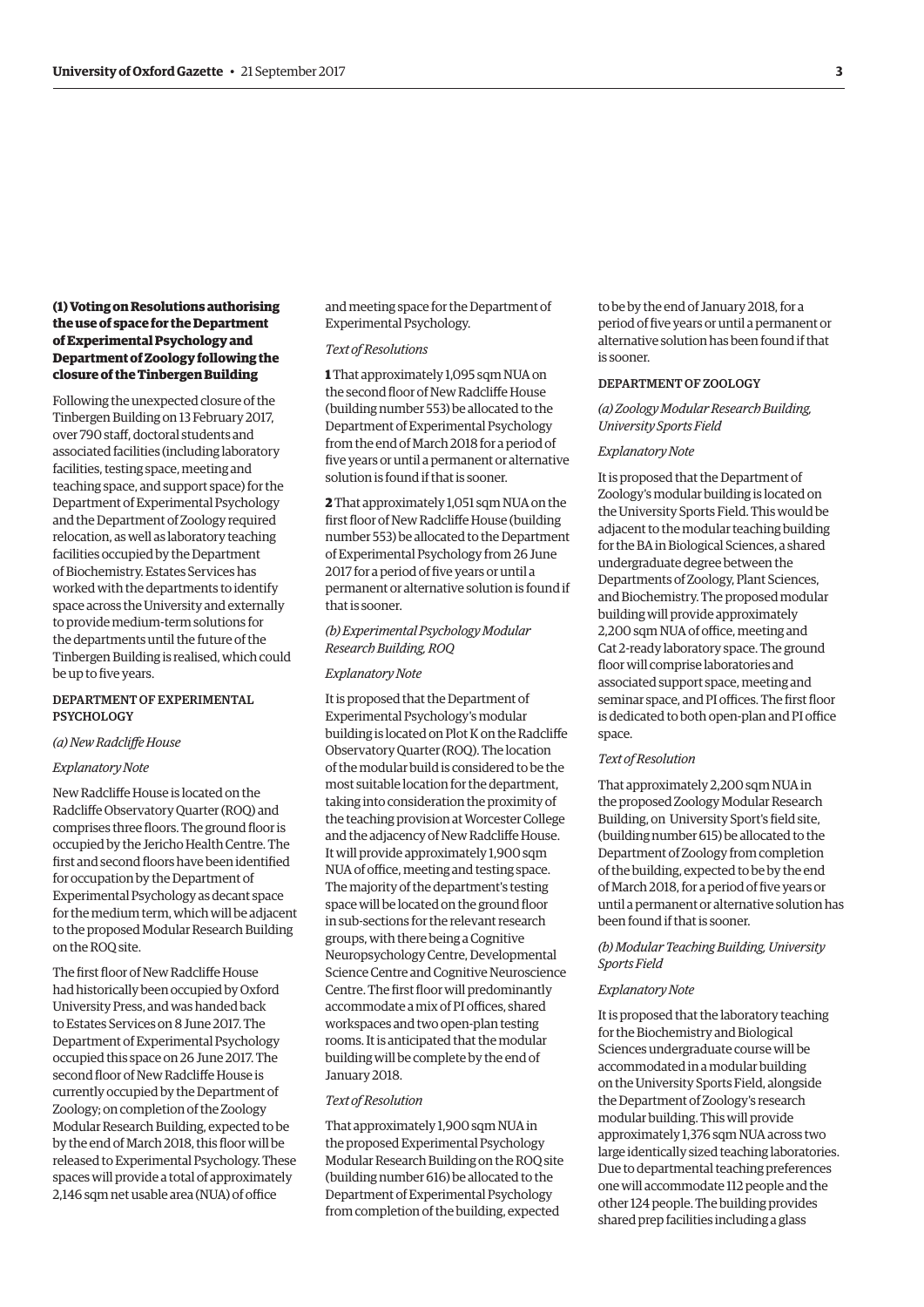store, autoclave and technicians' office space. In addition, the building will provide breakout space and toilet facilities for students. It is recommended that the space is divided equally in its allocation between the Departments of Zoology and Biochemistry, in line with the occupation of laboratory teaching provided in the Tinbergen Building. It is expected that this will be handed to the University by 25 October 2017; ft-out and set-up of this space will then need to be undertaken. It is recommended that half of the building be allocated to the Department of Zoology and the remainder to the Department of Biochemistry, for a period of fve years, or until a permanent or alternative solution has been found.

#### *Text of Resolutions*

**1** That approximately 688 sqm NUA (half of the building) in the proposed modular teaching laboratories on the University Sports Field site (building number 614) be allocated to the Department of Zoology from completion of the building, expected to be by the end of October 2017, for a period of five years or until a permanent or alternative solution has been found if that is sooner.

**2** That approximately 688 sqm NUA (half of the building) in the proposed Modular Teaching Building on the University Sports Field site, (building number 614) be allocated to the Department of Biochemistry from completion of the building, expected to be by the end of October 2017, for a period of fve years or until a permanent or alternative solution has been found if that is sooner.

**(2) Voting on a Resolution authorising the use of space in a new building due to be constructed as phase 3 of the Botnar Research Centre on the site of the Nuffield Orthopaedic Centre** 

#### *Explanatory Note*

The Nuffield Department of Orthopaedics, Rheumatology and Musculoskeletal Sciences (NDORMS) runs the Botnar Research Centre, a two-storey building located at the rear of the Nuffield Orthopaedic Centre (NOC) in Headington. The Botnar Research Centre was built

in two main phases in 2002 and 2013 by an orthopaedics fundraising charity, Nuffield Orthopaedics Limited (NOL), for occupation by the University's Institute of Musculoskeletal Sciences.

The Botnar Research Centre is home to around 300 staff and postgraduate students, funded by grants of over £50 million and supported by the NIHR, the MRC, the Wellcome Trust, Arthritis Research UK, Cancer Research UK and the European Commission. Due to its success, additional office and laboratory space is needed as current staff are working in areas originally allocated for meeting rooms and social areas. Workstation desks have also been added to existing open-plan office areas to accommodate an additional 105 staff over and above the 200 originally planned.

In view of the rapid growth of the centre, and following further fundraising, NOL now proposes to build a third phase for the institute which will house a new centre for biomaterials research for regenerative medicine. The new building will accommodate up to 120 staf, around 67 of whom will move from the existing Botnar buildings, freeing up space in the existing Botnar Centre designed for use as meeting rooms and social areas.

Although built in diferent phases, the existing buildings are immediately adjacent to each other and physically interlinked to comprise one efective entity. The new building, which will comprise around 575 sqm NUA of office space on the ground foor and around 560 sqm NUA of laboratories (including a new clean room) on the first floor, will be sited on the opposite side of the access road to the existing buildings, but linked to them by a glazed bridge link spanning the road at first-floor level. The freehold of the entire NOC site is owned by Oxford University Hospitals NHS Foundation Trust ("the Trust"). NOL is the head leaseholder of the existing Botnar Research Centre buildings. NOL has granted occupational leases of the Botnar buildings to the University, on terms which mirror the terms of NOL's own head-leases. The leases are interlinked in terms of alienation and break options, so that no lease can be terminated in isolation from the others – ie

the University must occupy all or none of the buildings.

NOL will construct the new Phase 3 building and take a further head-lease from the Trust on terms which will broadly mirror those of the existing Botnar leases. On completion of the new building, NOL will grant the University an under-lease, mirroring the relevant terms of NOL's own head-lease.

#### *Text of Resolution*

That approximately 1,135 sqm NUA in a new building due to be constructed as phase 3 of the Botnar Research Centre on the site of the Nuffield Orthopaedic Centre be allocated to the Department of Nuffield Department of Orthopaedics, Rheumatology and Musculoskeletal Sciences, with efect from the date on which the under-lease commences until 9 February 2062.

#### **(3) Voting on a Resolution authorising the use of space in a new neurosciences building (project 622) at the John Radclife Hospital**

#### *Explanatory Note*

The Nuffield Department of Clinical Neurosciences (NDCN) is largely based at the John Radclife Hospital (JRH), which is owned by the Oxford University Hospitals NHS Foundation Trust ("the Trust"). Much of this space is in embedded accommodation within the West Wing of the hospital, as well as pockets elsewhere throughout the main hospital. NDCN also occupies a standalone building at the JRH which houses the Centre for Functional MRI of the Brain (FMRIB), recently renamed as the Wellcome Centre for Integrative Neuroimaging (WCIN) following awards from the Wellcome Trust for that purpose.

NDCN is a highly translational department that spans anaesthetics, neurology and ophthalmology, alongside world-leading neuroimaging that supports a lot of Oxford's broader imaging efforts. The department has grown by close to 50% in the six years since it was formed but without any additional research space being available to it. Its space needs have become critical and its inability to expand has now started to impact on the retention of the best research staff. The acquisition of more space at the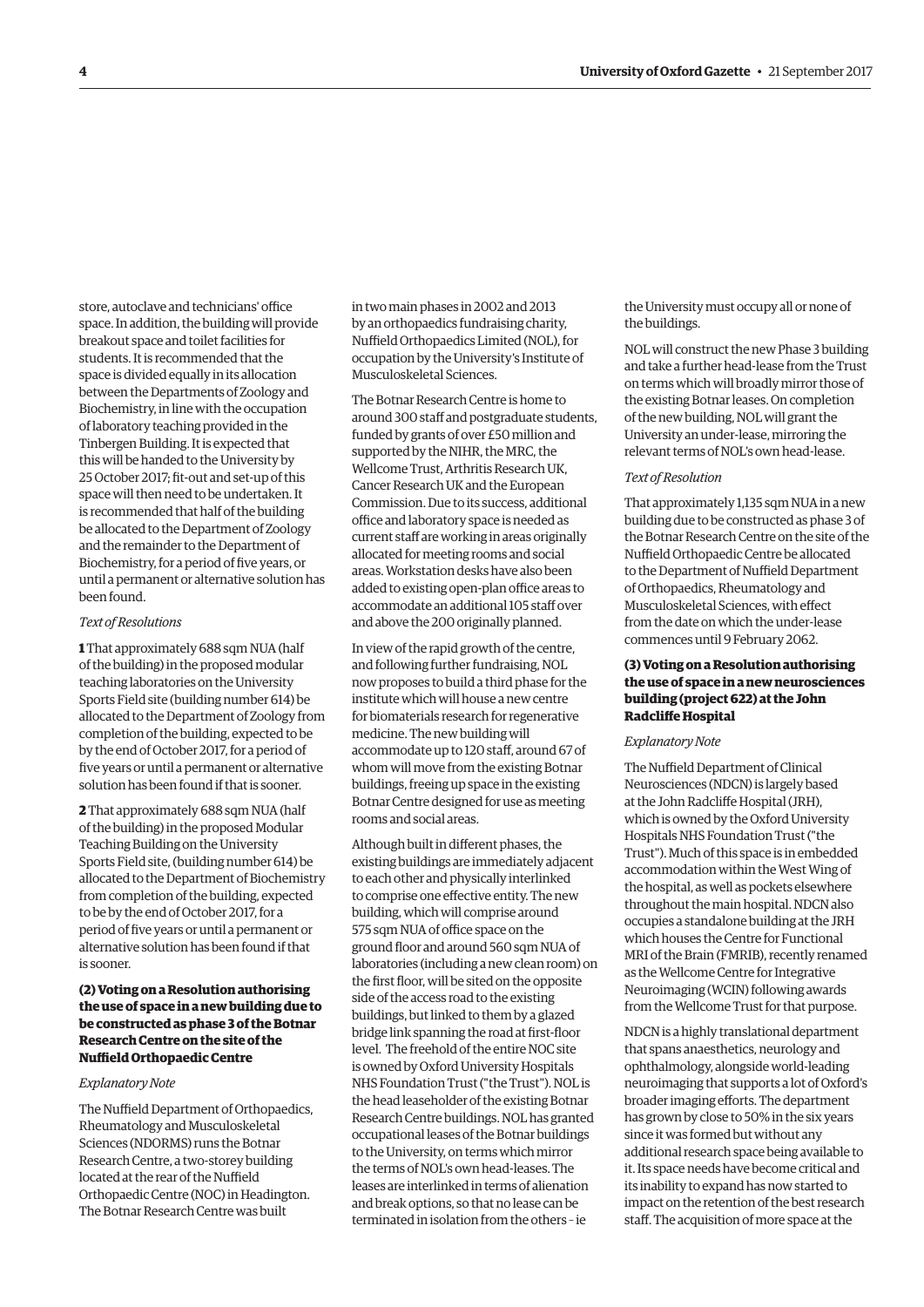JRH is central to every aspect of NDCN's academic vision and the department's ability to maintain its excellent performance through the recruitment and retention of the best researchers.

The department includes the Stroke Prevention Research Unit, one of the most productive cerebrovascular research groups in the world. However, the unit's growth has been constrained in recent years by lack of facilities. As a result, NDCN has secured funding from both the Wolfson Foundation and the Wellcome Trust for the creation of a new Centre for the Prevention of Stroke and Dementia (CPSD). Having considered various alternative options, it is proposed to construct a new building on the site of the JRH to house the new centre. The new building (currently known as project 622) will also provide additional space for researchers from the WCIN, which will ease cramped working conditions in the existing WCIN building and allow for space to be made available in the existing facility for the creation of a ground floor reception area as well as improving patient consultation spaces.

The new building is to be located towards the rear of the JRH site, outside the inner hospital ring road and opposite car park 1, where the existing WCIN building is situated. It is proposed that the new building is built over three floors to provide 817 sqm NUA for the CPSD over all three levels, with a further 403 sqm NUA for the WCIN over the two upper floors. The two centres will each be largely self-contained within the building, although they will share some core facilities. The majority of the space in the new building will provide desk space, shared offices, meeting rooms and training rooms. The ground floor, where research participants will be seen in the CPSD, will include a clinical research facility with a small amount of laboratories, as well as storage and consultation rooms.

In total the building has been designed for a maximum capacity of 180 staf, comprising 117 in the CPSD and 63 in the WCIN. Of these, it is estimated that approximately 110 will come immediately from within existing space on the JRH: around 45 staff from the existing WCIN building, with a further 65

CPSD staff coming from levels 05 and 06 in the West Wing, releasing space back to NDCN for other research groups.

The 622 site is currently used by the Trust for staff parking and contractors' site cabins. The construction of the new building will be undertaken by the University under a lease to be granted to the University by the Trust, together with a Licence for Works. The project includes the reprovision of 16 car-parking spaces on the 622 site, to be handed back to the Trust and retained within their ownership. The project also provides for works to improve accessibility to the new building from car park 1 and the main hospital. Overall, the project results in a loss of 30 Trust car-parking spaces, which the Trust will address as part of their review of travel and transport at the JRH site.

#### *Text of Resolution*

That approximately 1,220 sqm NUA in a new building due to be constructed on the site of the John Radclife Hospital be allocated to the Nuffield Department of Clinical Neurosciences, with efect from the date on which the lease commences for a period of 60 years.

#### **(4) Voting on changes to Congregation Regulations 3 of 2002, Part 3: Degree Ceremonies**

#### *Explanatory Note*

The following changes are made to regulations concerning the conduct of Degree Ceremonies, following consideration by the Vice-Chancellor's and Proctors' Degree Ceremonies Advisory Group (membership of which includes college representatives):

#### *Major changes*

a. An extension of the time limit, past which graduands withdrawing from a ceremony are required to receive their degree *in absentia*, from 15 days to 60 days. A limit of 30 days has been in operation since 2013, but, in error, the regulations were not updated at that time. The increase in time limit from 30 days to 60 days is intended to enable the Degree Conferrals Office and colleges to fill more effectively spaces created by withdrawals (between 30 and

60 days) with graduands on the waiting list. Any graduand withdrawing from a ceremony after the 60-day cut-of will be required to receive their degree *in absentia*  unless they can demonstrate exceptional circumstances.

b. An insertion to record the form of declaration to note that the posthumous granting of a certifcate recognising the academic achievement of a student who has died after the successful completion of their studies (to accommodate changes approved by Council in Michaelmas term 2016).

c. A change in the presentation of undergraduate masters' awards, enabling colleges to present their own students (as for BA students).

#### *Minor changes*

a. Deletion of section 3.3 relating to degrees conferred in or before June 2013 as it is no longer applicable.

b. Deletion of sub-clauses in 3.3, moving some content elsewhere in regulations and some to the University website.

c. Amendment to section 3.8 (new 3.9), which currently requires colleges to provide a certifcate for each student, to state that colleges provide a list of students, to refect current practice.

d. Addition in section 3.20 to clarify academic dress to be worn by graduands as prescribed in the University Student Handbook.

#### *Text of Regulations*

**1** In Part 3 of Congregation Regulations 3 of 2002, concerning degree ceremonies, amend regulations 3.1–3.22 as follows (new text underlined, deleted text struck through):

#### '**Part 3: Degree Ceremonies**

#### **Degree days**

3.1. In Hilary Term each year the Vice-Chancellor shall determine, and the Registrar shall forthwith publish in the *University Gazette*, the dates of the degree ceremonies to be held in the next academic year but one, except that the Vice-Chancellor may, in the exercise of his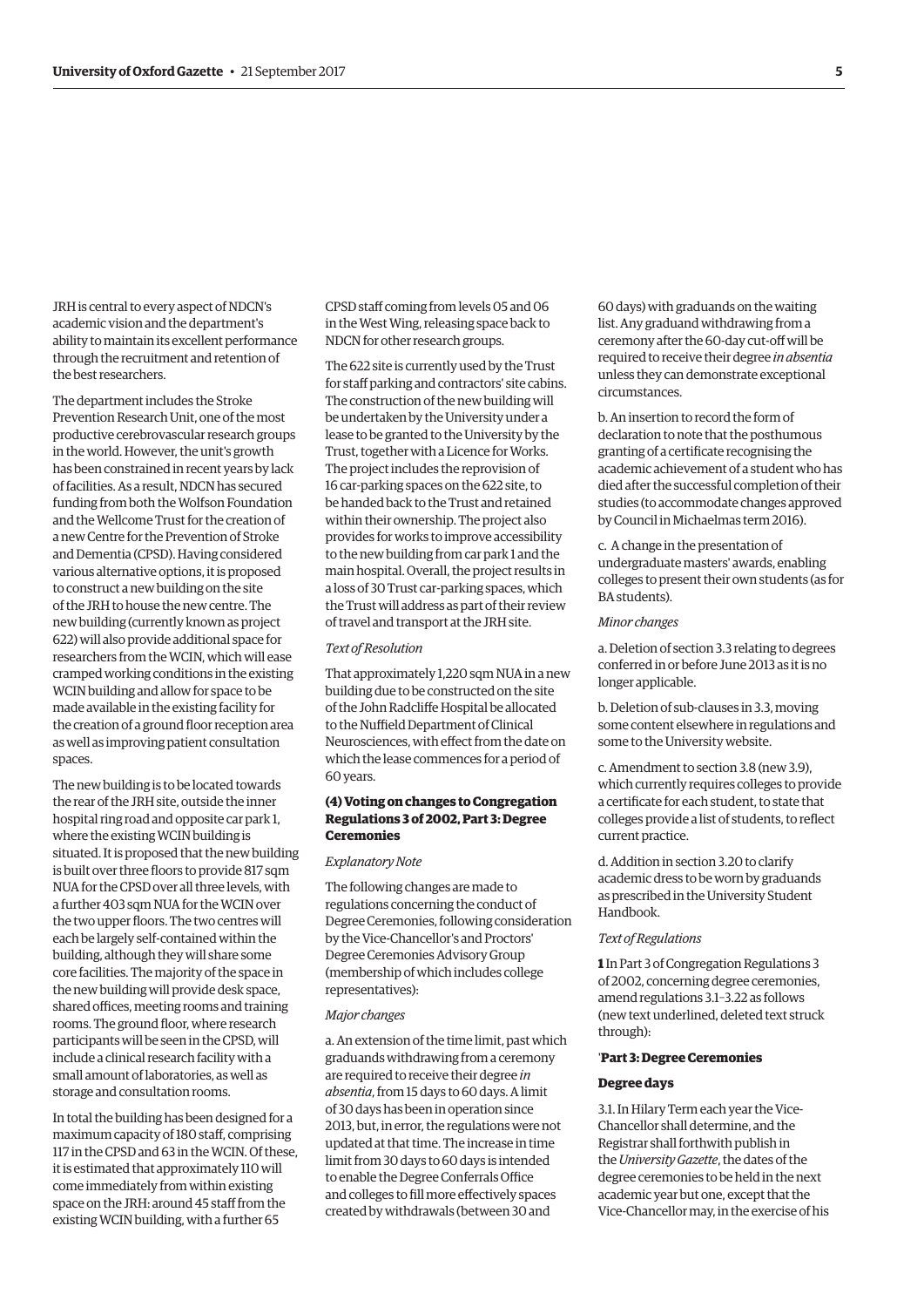or her powers under regulation 1.2 of the Regulations for the Conduct of Business in Congregation, subsequently determine that one or more additional degree ceremonies shall be held in the year concerned. The Degree Conferrals Office shall agree with each college, society, Permanent Private Hall, or other designated institution the dates at which their candidates will be presented. In the event that agreement cannot be reached, the Vice-Chancellor shall make the final adjudication.

3.2. Degrees conferred at any meeting of Congregation summoned by the Vice-Chancellor between the end of Trinity Term and the beginning of Michaelmas Term shall be reckoned for all purposes as if conferred on the last day of the preceding Trinity Term.

#### **Entry of names**

#### *For degrees conferred in or before June 2013*

3.3. The names of candidates for degrees shall be entered at the University Offices, not later than noon of the ffteenth day before the degree day, by some person deputed by the college, society, hall, or other designated institution to which they belong; and entry shall be subject to the following conditions:

(1) the Vice-Chancellor shall have power for some reasonable cause to dispense from the provisions of these regulations;

(2) once a candidate's name has been entered, if he or she is eligible to be admitted to the degree(s) concerned he or she may not withdraw from the ceremony and shall be so admitted to the degree(s) concerned whether in person or in absence;

(3) candidates who being qualifed at the time have nevertheless failed to have their names so entered on the ffteenth day before the degree day shall be at liberty to have them entered in the prescribed manner not later than 5 p.m. on the day preceding the degree day on payment of a late fee, as determined from time to time by the Planning and Resource Allocation Committee and set out in Appendix 1 of the Examination Regulations, in addition to any degree fee;

(4) candidates who have become qualifed for their degree by passing an examination on any of the fifteen days preceding the degree day may have their names entered in the prescribed manner not later than 5 p.m. on the day preceding the degree day, but such candidates shall not pay any additional late fee;

(5) a candidate shall be admitted in person to not more than one degree at each ceremony (normally the superior of the degrees for which he or she has been given leave to supplicate) but may be admitted in absence at the same ceremony to any other degree(s) for which he or she has been given leave to supplicate.

#### *For degrees conferred after June 2013*

3.3. The names of candidates for degrees will be confrmed by the Degree Conferrals Office through the degree ceremonies booking system no later than fifteen sixty days before the degree day, and shall be subject to the conditions as published from time to time on the webpage concerning the participation of candidates in degree ceremonies. The Vice-Chancellor shall have power for some reasonable cause to dispense from the provisions of this regulation. The following conditions:

(1) the Vice-Chancellor shall have power for some reasonable cause to dispense from the provisions of these regulations;

(2) if a candidate is eligible to be admitted to the degree(s) concerned, he or she may not withdraw from the ceremony during the ffteen day period before the degree day, and shall be admitted to the degree(s) concerned, either in person or in absence;

(3) a candidate shall be admitted in person to not more than one degree at each ceremony (normally the superior of the degrees for which he or she has been given leave to supplicate) but may be admitted in absence at the same ceremony to any other degree(s) for which he or she has been given leave to supplicate.

3.4. If a candidate who failed to attend a degree ceremony and consequently

was admitted to a degree *in absentia*  wishes to graduate in person at a future ceremony, an application may be made to the Vice-Chancellor and Proctors (via the Degree Conferrals Office) for the award of the degree(s) to be set aside in certain exceptional circumstances. If approved, the candidate may then be admitted to the same degree(s) in accordance with regulation 3.3 (above). If a degree certifcate relating to the graduation *in absentia* has already been issued, it must be returned with the application.

3.5. A candidate shall be admitted in person to not more than one degree at each ceremony (normally the superior of the degrees for which he or she has been given leave to supplicate) but may be admitted in absence at the same ceremony to any other degree(s) for which he or she has been given leave to supplicate.

3.56. Each candidate for a degree shall be presented by a Master of Arts of his or her own college, society, hall, or other designated institution (unless the Vice-Chancellor has given leave otherwise), except that:

(1) candidates for the Degrees of Bachelor of Divinity and Doctor of Divinity shall be presented by the Regius Professor of Divinity;

(2) candidates for the Degrees of Magister Juris, Bachelor of Civil Law, and Doctor of Civil Law shall be presented by the Regius Professor of Civil Law;

(3) candidates for the Degrees of Bachelor of Medicine, Master of Surgery, and Doctor of Medicine shall be presented by the Regius Professor of Medicine;

(4) candidates for the Degree of Doctor of Letters shall be presented by the Regius Professor of Greek;

(5) candidates for the Degree of Doctor of Science shall be presented by the Sedleian Professor of Natural Philosophy;

(6) candidates for the Degree of Doctor of Music shall be presented by the Heather Professor of Music;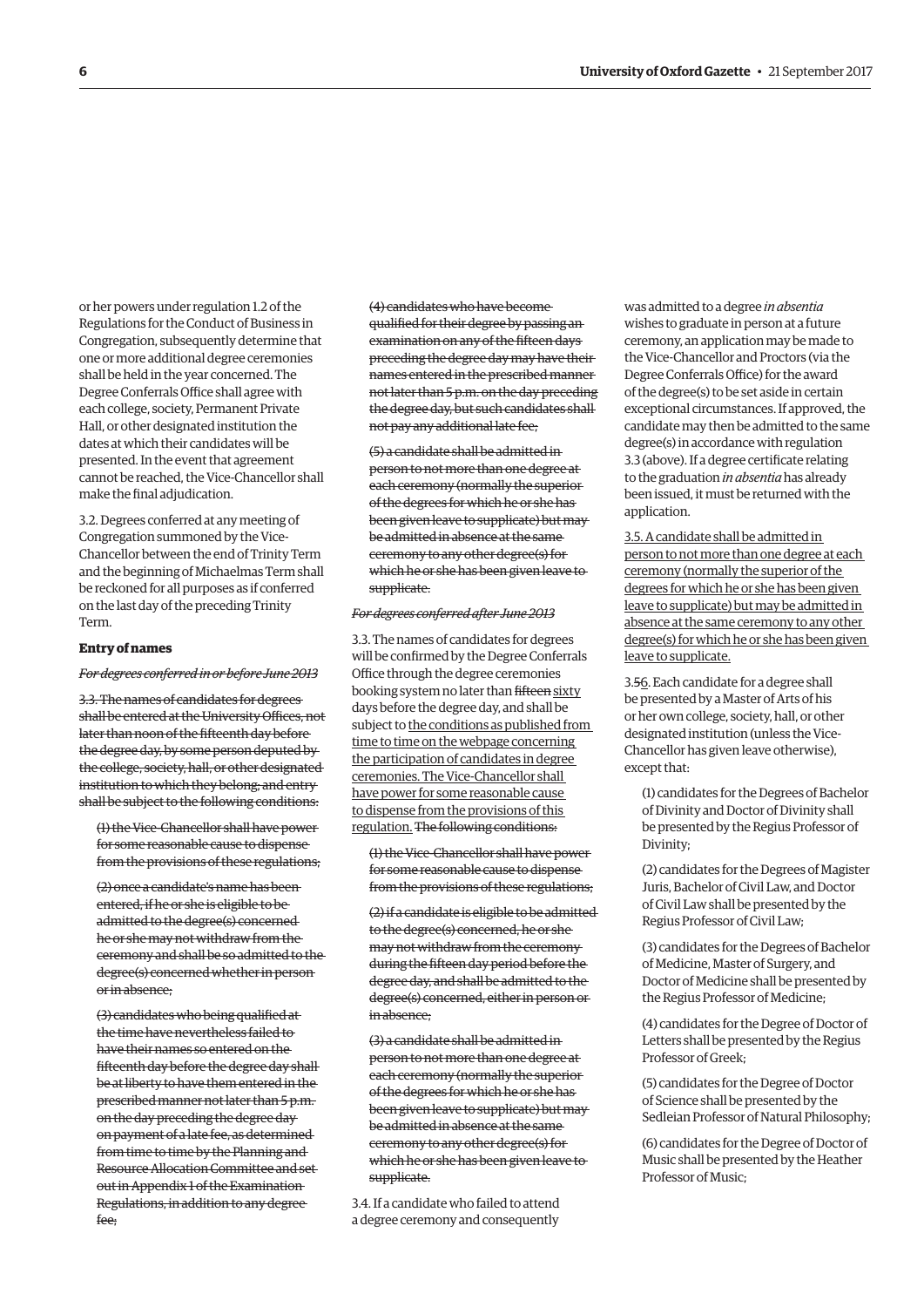(7) candidates for the Degrees of Master of Theology and Bachelor of Theology shall be presented by the head of their college, society, hall, or other designated institution or by his or her deputy;

(8) candidates for the Degree of Doctor of Clinical Psychology shall be presented by the Principal of Harris Manchester College or the Principal's deputy.

3.67. (1) Each of the professors specifed in regulation 3.56 (1)–(6) above may appoint a Master of Arts to deputise for him or her.

(2) If the Master of Arts or other person presenting a candidate on behalf of his or her college, society, hall, or other designated institution or as deputy to a professor is not a member of Congregation, that Master of Arts or other person shall be deemed to be such a member for the purposes, and only for the purposes, of the meeting of Congregation at which the candidate is presented by him or her.

3.78. The Vice-Chancellor and Proctors may direct that the name of any candidate be removed from the list of candidates, subject to the following conditions:

(1) the reason for the removal shall be stated in writing to the candidate and to his or her college, society, hall, or other designated institution;

(2) if the name is removed from a list on more than one occasion, the candidate's college, society, hall, or other designated institution may require that the name be put to Congregation at a subsequent ordinary meeting by a Proctor with the reasons which led the Vice-Chancellor and Proctors to remove it and that, after a representative of the college, society, hall, or other designated institution has had the opportunity to speak, the name shall be put to the vote;

(3) notice of the putting of a name to Congregation in this way shall be given by the Registrar in the *University Gazette*  not less than fourteen days before the meeting at which the name is to be put.

# **Order of ceremonies**

- 3.8.(1) Each college, society, hall, or other designated institution shall supply for each of its candidates a certificate, signed by the appropriate officer, testifying that the candidate has resided and studied within the University for the number of terms required by the relevant regulations and has satisfed all the other requirements laid down by statute or regulation for the degree concerned, and that the college, society, hall, or other designated institution has granted a grace to the candidate for the degree concerned.
- 3.9.(1) Each college, society, hall, or other designated institution shall confrm the list of candidates who have satisfed all requirements, and that the college, society, hall, or other designated institution has granted a grace to the candidate for the degree concerned.

(2) The form of the grace for each degree shall be prescribed by the Vice-Chancellor.

(3) At the beginning of the ceremony the Registrar shall testify that graces have been given for all candidates and that he or she is satisfed that they are qualifed for the degree for which they are supplicating.

#### $(4)$

3.10.(1) The Registrar shall also testify, if a college, society, hall, or other designated institution shall so request and shall provide a grace, that a deceased member of that college, society, hall, or other designated institution, whom he or she shall name, had fulflled all the requirements for admission to the degree concerned.

(2) Following the Registrar's testimony, one of the Proctors shall, in respect of any such member, declare, in the form specifed in regulation 4.1 in Part 4 of these regulations, that a certificate shall accordingly be issued.

3.911. One or other of the Proctors shall read out (in the form specifed in regulation 4.12 (1) in Part 4 of these regulations) the names

of those supplicating for the various degrees, except that the names of those supplicating for degrees in absence shall not be read out, and the supplications of those persons shall be presented to Congregation in the formula set out in regulation 4.12 (2) in Part 4 of these regulations.

3.1012. After the names have been read out, the Proctors shall seek the approval of Congregation, and if this is given shall announce the fact with the words: "*Hae gratiae concessae sunt, et sic pronuntiamus concessas*."

3.1113. The candidates shall be presented to the Vice-Chancellor with the appropriate formula as specifed in regulation 4.23 in Part 4 of these regulations.

3.1214. One of the Proctors shall say to those supplicating for the Degrees of Doctor of Divinity, Doctor of Civil Law, Doctor of Medicine, Master of Surgery, or Master of Arts:

"*Domini Doctores, Magistri (*or *Domini), vos dabitis fdem ad observandum statuta, privilegia, consuetudines, et libertates istius Universitatis.* 

"*Item quod quum admissi fueritis in domum Congregationis et in domum Convocationis, in iisdem bene et fdeliter, ad honorem et profectum Universitatis, vos geretis. Et specialiter quod in negotiis quae ad gratias et gradus spectant non impedietis dignos, nec indignos promovebitis.* 

"*Item quod in electionibus habendis unum tantum semel et non amplius in singulis scrutiniis scribetis et nominabitis; et quod neminem nominabitis nisi quem habilem et idoneum certo sciveritis vel frmiter credideritis*."

and the candidates shall reply: "*Do fdem.*"

3.1315. To those supplicating for any other degree, one of the Proctors shall say:

"*Vos dabitis fdem ad observandum omnia statuta, privilegia, consuetudines, et libertates istius Universitatis, quatenus ad vos spectent.*"

and the candidates shall reply: "*Do fdem.*"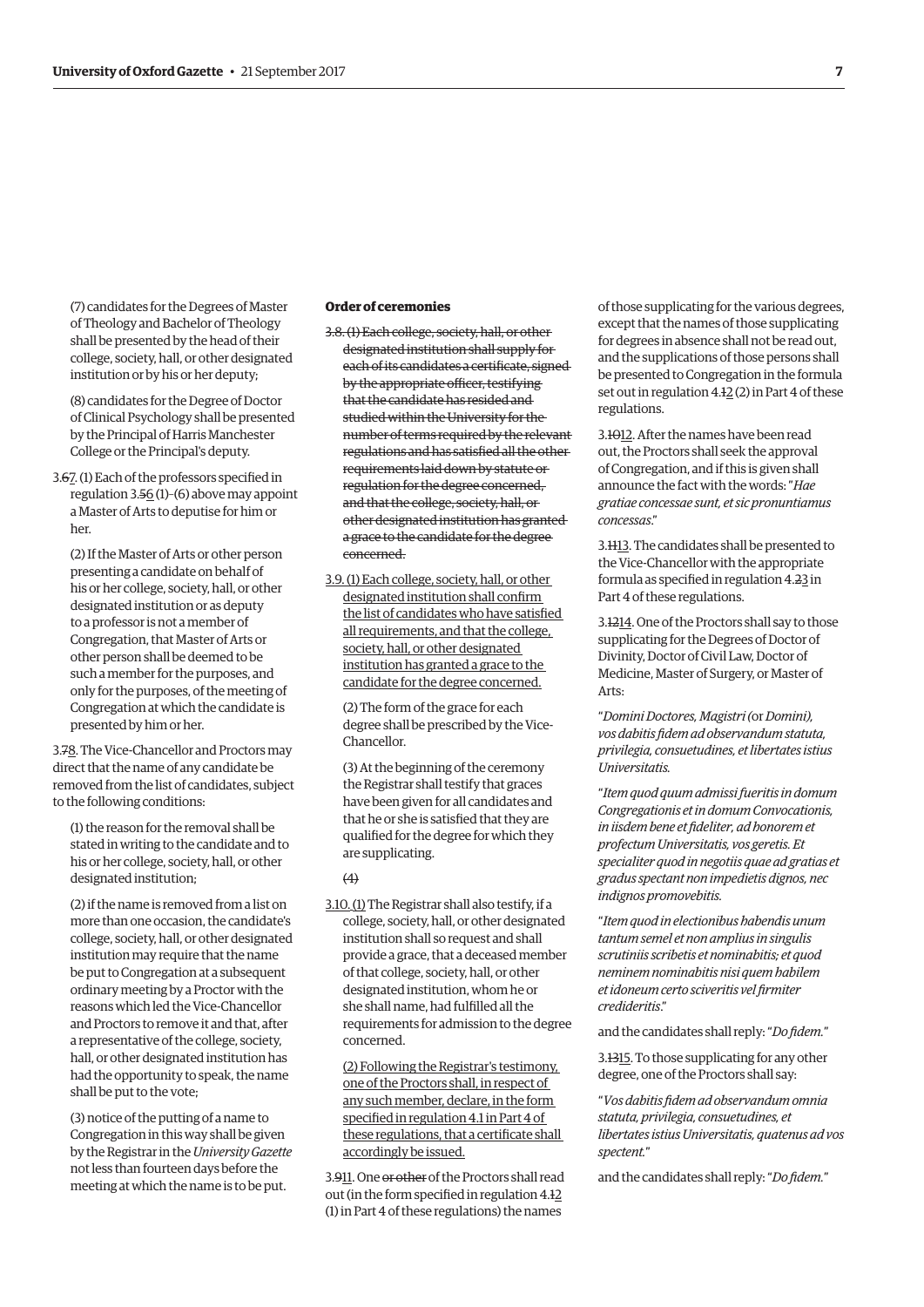3.1416. The Vice-Chancellor shall admit the candidates with the appropriate formula as specifed in regulation 4.34 in Part 4 of these regulations.

3.1517. When the conditions laid down in regulation 1.3 of the Regulations for Degrees, Diplomas, and Certifcates for the conferment of a degree in absence are satisfed, if Congregation is willing, the degree shall be conferred in the following form which shall be recited by the Vice-Chancellor:

"*Ego Vice-Cancellarius, auctoritate mea et totius Universitatis, admitto ad eum gradum quem quisque petat eos quibus etiam in absentia supplicare licuit ut per schedulas rite a Registrario compositas satis apparet.*"

3.1618. After admission the candidates shall depart, and shall subsequently return wearing the academic dress of the degree to which they have been admitted.

3.1719. The precise ordering of the ceremony within the framework laid down in this section shall be determined by the Vice-Chancellor and Proctors.

3.1820. (1) Notwithstanding the provisions of regulations 3.1–3.1719 above, a degree day shall be deemed to have been held on the Saturday of the frst week of each Hilary Full Term, and on such other days as Council may in exceptional circumstances determine, for the purpose of the conferment of degrees in absence.

(2) The names of candidates for such a degree day shall be entered in accordance with regulations 3.3-3.78 above.

(3) The Vice-Chancellor shall then have power to declare the degrees conferred without holding the meeting of Congregation.

3.21. Candidates shall wear academic dress as prescribed from time to time in the Student Handbook.

### **Ceremonies for persons who have not been matriculated by the University**

3.1922. Notwithstanding the provisions of regulations 3.3 and 3.78 above and of regulation 1.1 of the Regulations for Degrees, Diplomas, and Certifcates, when appropriately qualifed candidates who have not been matriculated by the University are admitted to degrees of the University their admissions (whether in person or in absence) shall take place at special ceremonies arranged for this purpose.

3.2023. The dates of such ceremonies shall be as determined from time to time by the Vice-Chancellor and when determined shall forthwith be published in the *University Gazette*.

3.2124. The precise ordering of such ceremonies shall be as determined from time to time by the Vice-Chancellor and Proctors, except that the forms of supplication, forms of presentation, and forms of admission used in the ceremonies, shall (with any necessary substitutions), be as specifed in Part 4 of these regulations.

#### **Incorporation**

3.2225. (1) The forms of supplicating, presentation, and admission for incorporation in person under regulations 1.7–1.18 of the Regulations for Degrees, Diplomas, and Certifcates shall be as set out in regulations 3.23-3.27 3.26–3.30 below.

(2) The procedure for incorporation in absence shall be the same (with any necessary substitutions) as the procedure for other conferments of degrees in absence.'

**2** Ibid, renumber regulations 3.23 to 3.27 as 3.26 to 3.30 respectively.

**3** Ibid, replace Part 4 (concerning Forms of Supplication, Presentation and Admission), as follows (new text underlined, deleted text struck through):

#### '**Part 4: Forms of Declaration, Supplication, Presentation, and Admission**

#### *Forms of declaration*

4.1. The form of declaration under regulation 3.10 in Part 3 of these regulations shall be:

Propter formulam nuper a Registrario pronuntiatam, testimonium, in quo demonstratur scholarem supra memoratum (or scholarem supra memoratam), omnia ante excessum compleuisse, quae per Statuta requirerentur, ut ad gradum supra memoratum admitteretur, dabitur.

#### *Forms of Supplication*

4.12. The forms of supplication under regulation 3.911 in Part 3 of these regulations shall be as follows.

#### *(1) Degrees in person*

Supplicant venerabili Congregationi Doctorum et Magistrorum regentium hi Studiosi (or hae Studiosae) qui compleverunt omnia quae per statuta requiruntur (nisi quatenus cum eis dispensatum fuerit); ut haec sufficiant, quo admittantur ad gradum enumeratum.

[...]

#### *(2) Degrees in absence*

Supplicant in absentia venerabili Congregationi Doctorum et Magistrorum regentium omnes quorum nomina in schedulis rite a Registrario conscripta sunt, qui omnia praestiterunt quae per statuta requiruntur (nisi quatenus cum eis dispensatum fuerit); ut haec sufficiant, quo admittantur ad eum gradum quem quisque petat.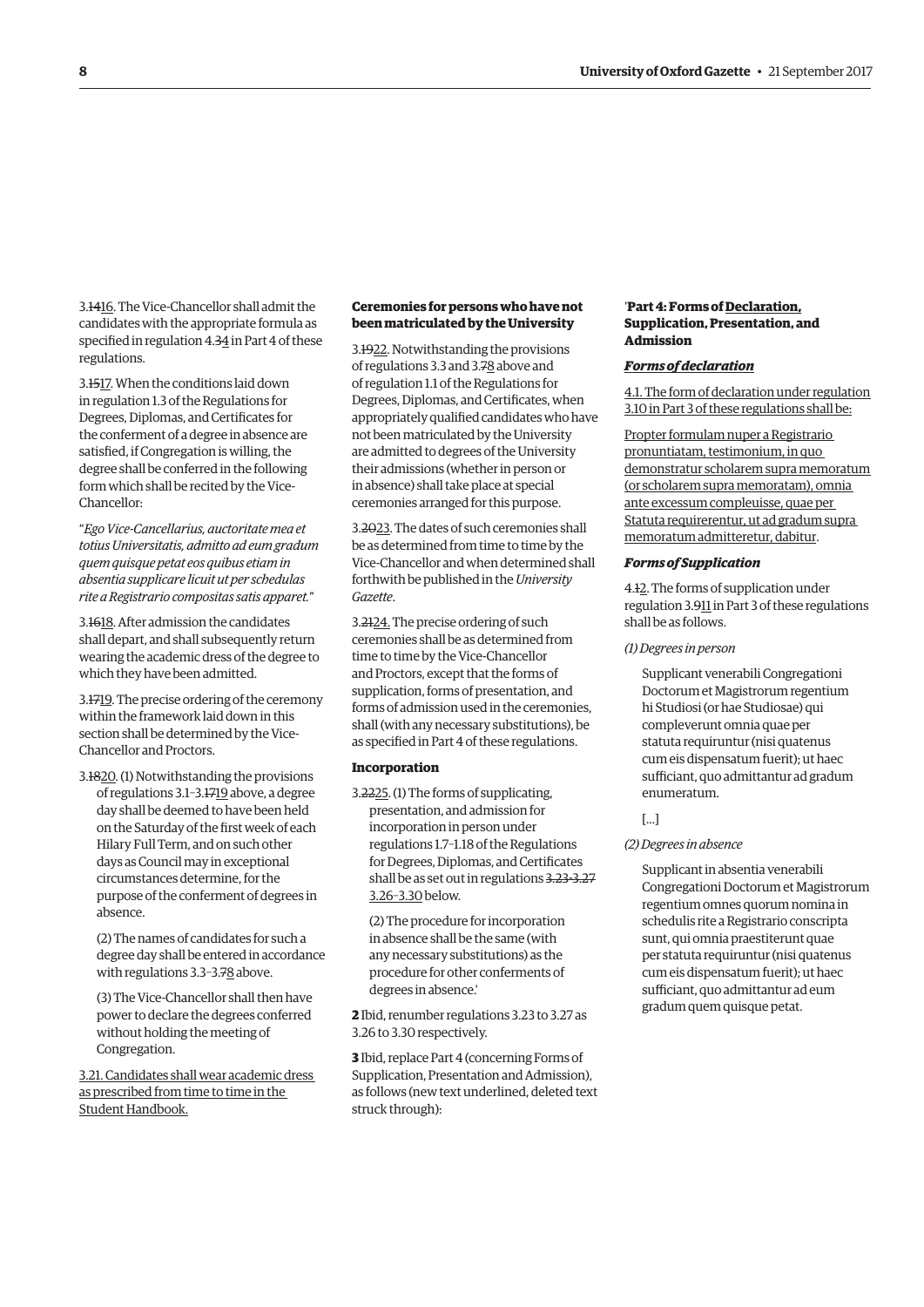#### *Forms of Presentation*

4.23. The formulae for the presentation of candidates to the Vice-Chancellor under regulation 3.1113 in Part 3 of these regulations shall be as follows.

# *(1) Bachelor of Arts*

Insignissime Vice-Cancellarie, vosque egregii Procuratores, praesento vobis hunc meum scholarem (*or* hos meos scholares) in facultate Artium, ut admittatur (or admittantur) ad gradum Baccalaurei in Artibus.

[...]

*(21) Master of Biochemistry, Chemistry, Computer Science, Earth Sciences, Engineering, Mathematics, Physics, Mathematics and Computer Science, Mathematics and Philosophy, Mathematics and Physics, Physics and Philosophy, and Computer Science and Philosophy* 

Insignissime, etc., praesento vobis hos meos scholares in facultate Artium, ut admittantur ad gradum Magistri in Biochimia, vel Chimia, vel Scientia Computatoria, vel Scientiis Terrenis, vel Ingeniaria, vel Mathematica, vel Physica, vel Mathematica et Scientia Computatoria, vel Mathematica et Philosophia, vel Mathematica et Physica, vel Physica et Philosophia, vel Scientia Computatoria et Philosophia prout in schedula a Registrario scriptum est.

Insignissime, etc, praesento vobis hos meos scholares et has meas scholares in facultate Artium, ut admittantur ad gradum Magistri in illis scientiis quae in schedula a Registrario publicata scriptae sunt.

[...]

# *Forms of Admission*

4.34. The forms of admission under regulation 3.1416 in Part 3 of these regulations shall be as follows.

#### *(1) Bachelor of Music*

Domine (*or* Domini*, if more than one*), ego admitto te (*or* vos) ad gradum Baccalaurei in Musica.

#### [...]

*(16) Master of Biochemistry, Chemistry, Computer Science, Earth Sciences, Engineering, Mathematics, Physics, Mathematics and Computer Science, Mathematics and Philosophy, Mathematics and Physics, Physics and Philosophy, and Computer Science and Philosophy* 

Domini, ego admitto vos ad gradum Magistri in Biochimia, vel Chimia, vel Scientia Computatoria, vel Scientiis Terrenis, vel Ingeniaria, vel Mathematica, vel Physica, vel Mathematica et Scientia Computatoria, vel Mathematica et Philosophia, vel Mathematica et Physica, vel Physica et Philosophia, vel Scientia Computatoria et Philosophia prout in schedula a Registrario scriptum est; insuper auctoritate mea et totius Universitatis, do vobis potestatem legendi, et reliqua omnia faciendi quae ad eundem gradum spectant.'

### **Note on procedures in Congregation**

¶ Business in Congregation is conducted in accordance with Congregation Regulations 2 of 2002 [\(www.admin.ox.ac.uk/statutes/](http://www.admin.ox.ac.uk/statutes/regulations/529-122.shtml)  [regulations/529-122.shtml\). A p](http://www.admin.ox.ac.uk/statutes/regulations/529-122.shtml)rintout of these regulations, or of any statute or other regulations, is available from the Council Secretariat on request. A member of Congregation seeking advice on questions relating to its procedures, other than elections, should contact Mrs F Burchett at the University Offices. Wellington Square (telephone: (2)80199; email: felicity. [burchett@admin.ox.ac.uk\); questions](mailto:felicity.burchett@admin.ox.ac.uk)  relating to elections should be directed to the Elections Officer, Ms SLS Mulvihill [\(telephone: \(2\)80463; email: elections.](mailto:elections.office@admin.ox.ac.uk)  office@admin.ox.ac.uk).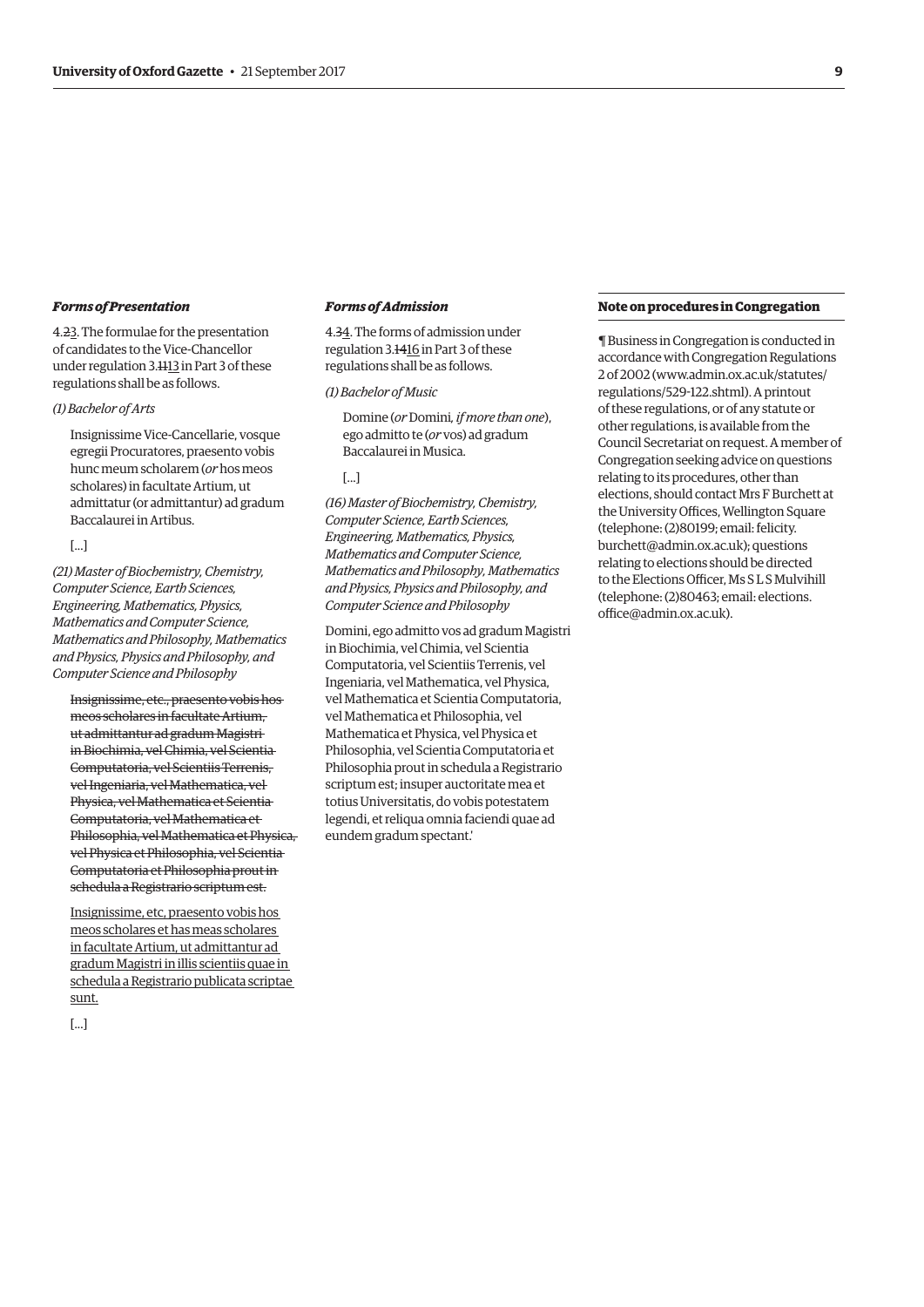# <span id="page-9-0"></span>Notices

#### **Consultative Notices**

#### **Queen's**

#### REVISED STATUTES

The Committee on Statutes before the Privy Council, acting under authority delegated to it by Council, is minded to give consent on behalf of the University to the revised statutes of The Queen's College, approved by the Governing Body on 9 November 2016 and 3 May 2017, in so far as such consent is required by section 7 (2) of the Universities of Oxford and Cambridge Act, 1923. The consent of the committee to the amendments to the statutes will be efective 15 days after publication unless written notice of a resolution, signed by at least 20 members of Congregation, calling upon Council to withhold that consent, has been given to the Registrar by **noon on 2 October**.

The efects of the amendments are to (i) allow the recognition of several categories of Benefactor; and (ii) make certain Statutory provisions relating to the Provost either more fexible in operation or easier to amend in the light of changing legal requirements concerning retirement and age discrimination.

#### **Mathematical, Physical and Life Sciences Division/Education Committee**

# REVIEW OF THE DEPARTMENT OF MATERIALS SCIENCE

Education Committee and the Board of the Mathematical, Physical and Life Sciences Division are undertaking a review of the Department of Materials Science as part of Council's programme of rolling reviews of departments.

Teaching and learning issues will be given preliminary consideration by a 'teaching and learning' sub-panel on 12 January. This panel will be composed of internal members of the review panel, and (if available) one external, and will be chaired by the Associate Head of Division (Academic), Professor Martin Williams. The conclusions of this sub-panel will be reported as recommendations to the

full review committee, which will meet on 6 and 7 March and will be chaired by the Head of Division, Professor Donal Bradley.

The Review Committee would welcome written comments on matters falling within its terms of reference, given below. These should be sent to Jared Hutchings (email: jared.hutchings@mpls.ox.ac. [uk\). Comments on detailed learning and](mailto:jared.hutchings@mpls.ox.ac.uk)  teaching matters should be sent by

**14 December** in advance of the teaching and learning panel. Comments on any other matters should be sent by **2 February**.

The terms of reference of the review are:

**1** To review the quality of academic activities in the department, by reference to:

- international standards of excellence;
- action taken since the last review of the department;
- planning statements at department and divisional levels, and in the context of the University's strategic plan.

#### In particular:

(a) the quality of the research of the department, including its participation in interdepartmental, interdivisional and interdisciplinary activities, its research profle and strategy, and future challenges and opportunities;

(b) the quality of undergraduate and graduate programmes, and their delivery and related issues, including:

- access and admissions
- curriculum design and programme structure
- teaching, learning and assessment
- the relationship between teaching and research
- academic and pastoral support and guidance
- the provision and use of learning resources (including staff resources)
- specifc arrangements for the pursuit of graduate studies
- relationships with colleges
- quality assurance mechanisms;

(c) the organisation of the department, its management structure, and the relationship between the department and the Mathematical, Physical and Life Sciences Division, including such matters as:

- strategic planning (including relationship to the divisional fve-year plan and the University's strategic plan)
- academic and non-academic staffing and recruitment
- student number planning
- terms of appointment for academic staf, including career development and equal opportunities issue
- fundraising;

(d) the relationship (structural and operational) between units within the department, and between the department and cognate subject areas, and colleges to which they are linked in teaching and research.

**2** To consider the current and longterm fnancial position of, and funding arrangements for, the department, and its fnancial strategy.

# **General Notices**

# **Statute Approved by Her Majesty in Council**

The Vice-Chancellor has received a communication from the Clerk of Her Majesty's Privy Council, stating that on 19 July 2017 Her Majesty was pleased to approve amendments to the Schedule to the Statutes, concerning the consolidation of small trust funds, printed in *Gazette* No 5151, 24 November 2016, p153, and approved by Congregation on 13 December 2016 (see *Gazette* No 5154, 12 January 2017, p221).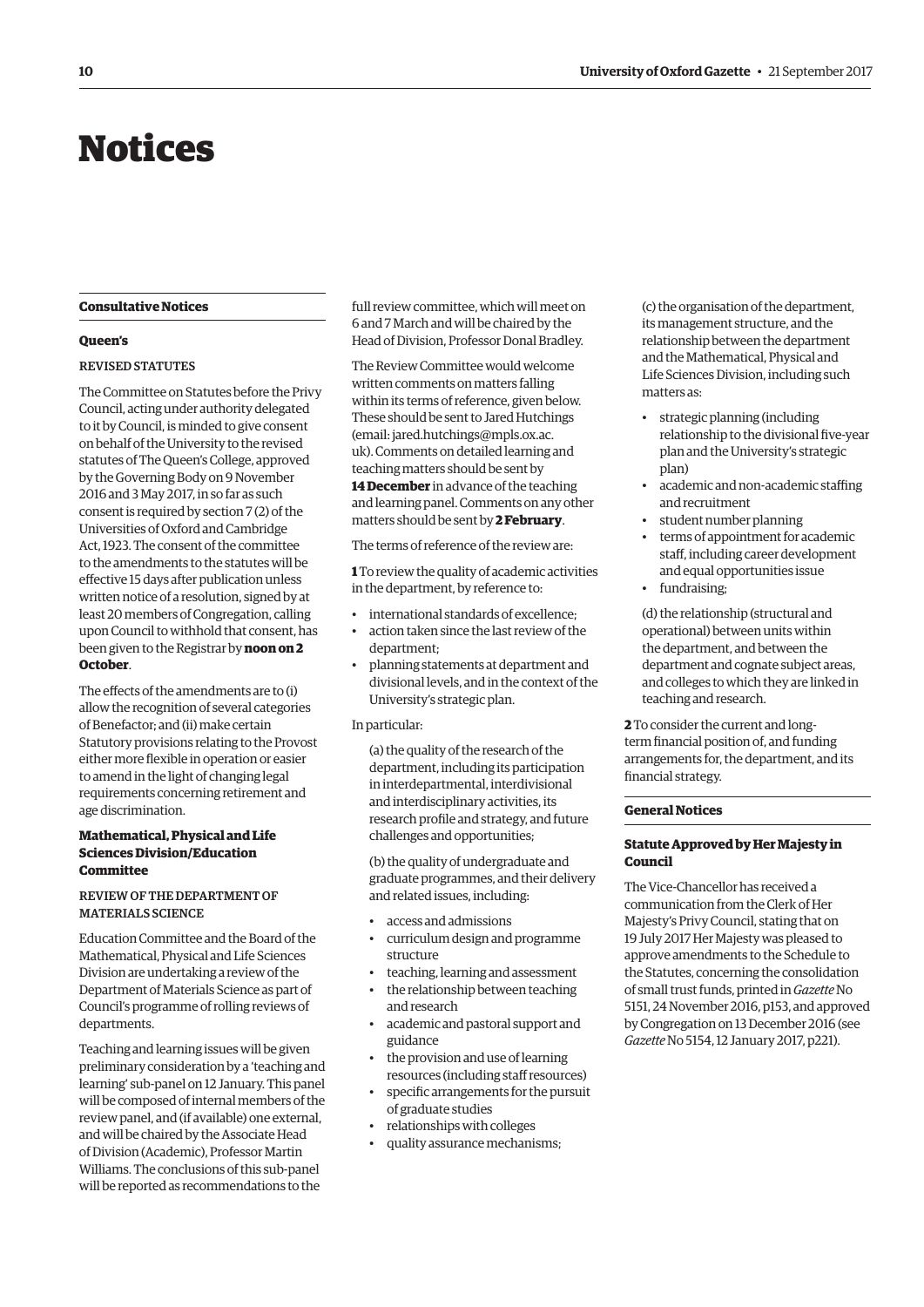# <span id="page-10-0"></span>Examinations and Boards

#### **Changes to Examination Regulations**

For the complete text of each regulation listed below and a listing of all changes to regulations for this year to date, [please see www.ox.ac.uk/gazette/](www.ox.ac.uk/gazette/examinationregulations)  examinationregulations.

# **Planning and Resource Allocation/ Education Committees**

REGULATIONS ON FINANCIAL MATTERS clarifcation of courses for which charges may be made toward costs of feldwork

# **Education Committee**

# REGULATIONS FOR THE CONDUCT OF EXAMINATIONS

change to the criteria for eligibility of student members to act as invigilators

# **Education Committee/Medical Sciences Board**

MSC IN GLOBAL HEALTH SCIENCE minor text correction and clarifcation relating to submissions of assessments

# **Humanities Board**

# MPHIL IN ORIENTAL STUDIES PRELIMS IN ANCIENT AND MODERN **HISTORY**

correction to notice of 20 July 2017

MST IN MODERN SOUTH ASIAN STUDIES programme closure

FHS IN CLASSICS AND MODERN LANGUAGES correction to notice of 15 June 2017

#### **Mathematical, Physical and Life Sciences Board**

# MSC IN MATHEMATICS AND

FOUNDATIONS OF COMPUTER SCIENCE amendment to submission deadlines for mini projects and location of deadline information for the written assignments

#### HONOUR SCHOOL OF CHEMISTRY

to correct a contradiction between Part A and Part B

# SOFTWARE ENGINEERING PROGRAMME to include reference to Software Engineering Programme modules that students may complete and have assessed prior to commencing a programme of study ('taster modules')

#### **Medical Sciences Board**

RESEARCH DEGREES IN MEDICAL **SCIENCES** addition of Clinical Medicine to list of

part-time research degrees

MSC IN PSYCHOLOGICAL RESEARCH to clarify examination requirements for Philosophical Foundations of Psychology core module

### FHS OF EXPERIMENTAL PSYCHOLOGY

to clarify requirement that subject of Psychology Research Project and Library Dissertation and written examinations must not overlap substantially

#### FHS OF PSYCHOLOGY, PHILOSOPHY AND LINGUISTICS I

(a) to relax constraints on ofering research projects, library dissertations and theses

(b) to clarify requirement that subject of Psychology Research Project and Library Dissertation and written examinations must not overlap substantially

#### FHS OF PSYCHOLOGY, PHILOSOPHY AND LINGUISTICS II

to revise constraints on ofering research projects, library dissertations and theses to match actual practice

#### **Social Sciences Board**

MPHIL IN BIODIVERSITY, CONSERVATION AND MANAGEMENT MPHIL IN DEVELOPMENT STUDIES MPHIL IN ENVIRONMENTAL CHANGE AND MANAGEMENT MPHIL IN NATURE, SOCIETY AND ENVIRONMENTAL GOVERNANCE MPHIL IN WATER SCIENCE, POLICY AND **MANACEMENT** MSC IN BIODIVERSITY, CONSERVATION AND MANAGEMENT MSC IN ENVIRONMENTAL CHANGE AND MANAGEMENT MSC IN NATURE, SOCIETY AND ENVIRONMENTAL GOVERNANCE MSC IN WATER SCIENCE, POLICY AND MANAGEMENT

change to require online submission

MPHIL IN COMPARATIVE SOCIAL POLICY to clarify requirements of research methods essays

MPHIL IN MODERN SOUTH ASIAN **STUDIES** 

MSC IN CONTEMPORARY CHINESE **STUDIES** 

MSC IN MODERN SOUTH ASIAN STUDIES PGDIP IN FINANCIAL STRATEGY PGDIP IN GLOBAL BUSINESS PGDIP IN ORGANISATIONAL LEADERSHIP PGDIP IN STRATEGY AND INNOVATION correction to notice of 20 July 2017

# MSC IN COGNITIVE AND EVOLUTIONARY ANTHROPOLOGY

change to location of word count for thesis

# MSC IN COMPARATIVE SOCIAL POLICY to clarify that students may take option

papers from outside the programme list MSC IN LEARNING AND TEACHING

correction to notice of 22 June 2017

MSC IN SOCIAL ANTHROPOLOGY removal of obsolete text

# MSC IN VISUAL, MATERIAL AND MUSEUM ANTHROPOLOGY

change to requirements for content of portfolio

# FHS OF ARCHAEOLOGY AND ANTHROPOLOGY

title change for option paper

#### PRELIMS IN GEOGRAPHY minor amendment to rubrics

**11**